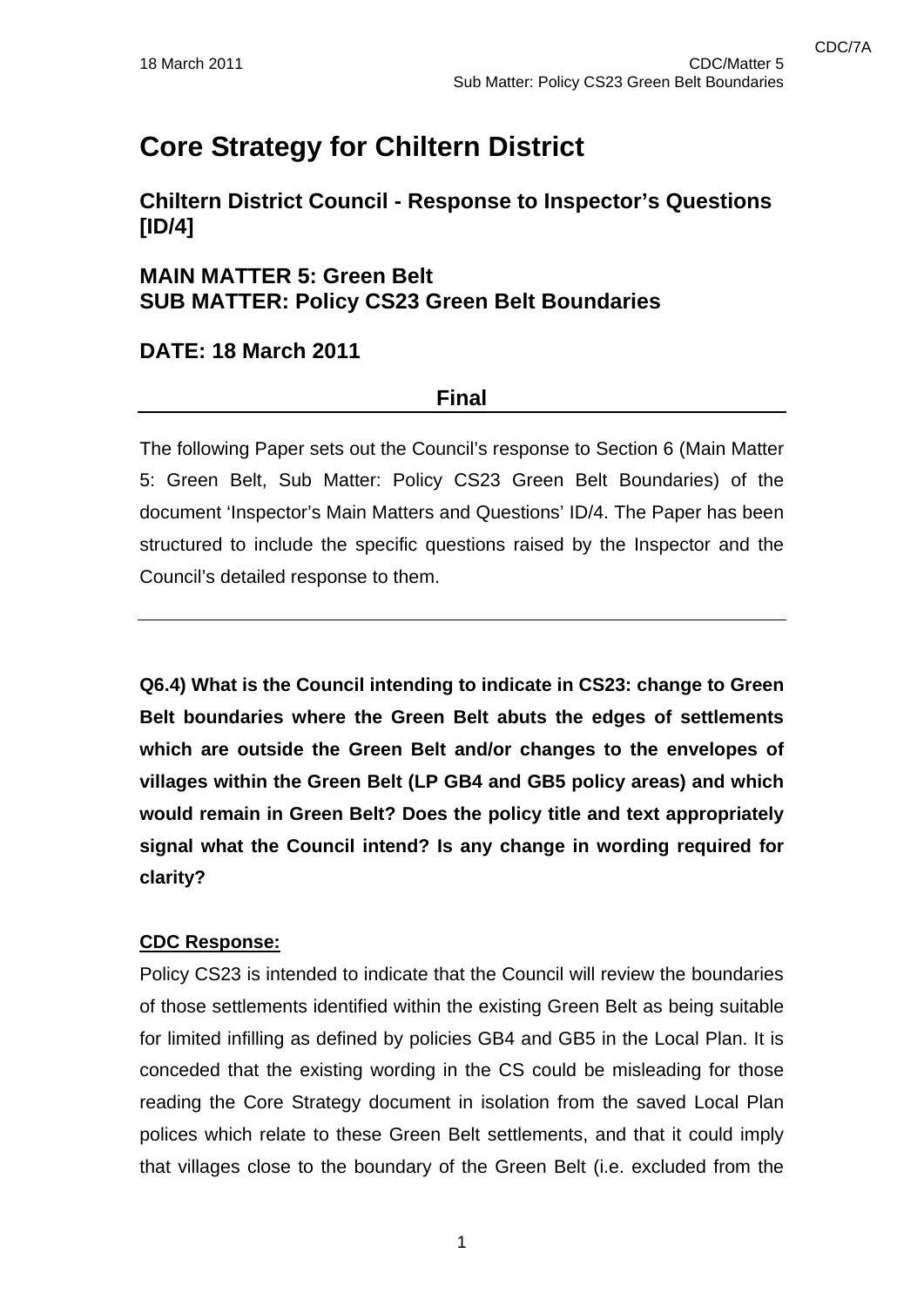Green Belt) could also have their boundaries with the Green Belt reviewed. The title of the Policy also refers to reviewing village boundaries. In fact, the existing Local Plan policies which identify the Green Belt settlements cover both larger villages and just rows of dwellings in the Green Belt. Therefore it would be more accurate to refer to settlements. It is suggested that minor changes could be made both to the explanatory text and the title of the policy. These changes would not change the meaning or intent of policy CS23 but should hopefully clarify the aim of the policy.

Proposed changes to wording:

Para 14.4 – after the  $8<sup>th</sup>$  sentence (ending "harm the character of the area"), insert a new sentence as follows: '*The Core Strategy does not seek to remove any land from the existing Green Belt as defined in the adopted local plan or to amend any of the existing Green Belt boundaries*.'

Replace the title of policy CS23 as follows – '*Review of the Boundaries of Identified Settlements within the Green Belt* '

**Q6.5) Bearing in mind the advice in PPG2, paragraphs 2.6, 2.7 and 2.11 (and the text in the box), are exceptional circumstances required to trigger any type of review of actual Green Belt boundaries around settlements? If so, do such circumstances exist? Would a demonstrable inability to meet the SEP housing requirement from non Green Belt sites provide such exceptional circumstances? If they do, does that mean that Green Belt boundaries should be reviewed or is this still a choice for the Council to make?** 

#### **CDC Response:**

National policy in PPG2 stresses the importance of retaining Green Belt and the Government in its document "The Coalition: our Programme for Government" has stated its intention to maintain the Green Belt. Paragraphs 2.6 and 2.7 of PPG2 deal with defining the Green Belt and more specifically Green Belt boundaries - the general extent of the Green Belt once approved

2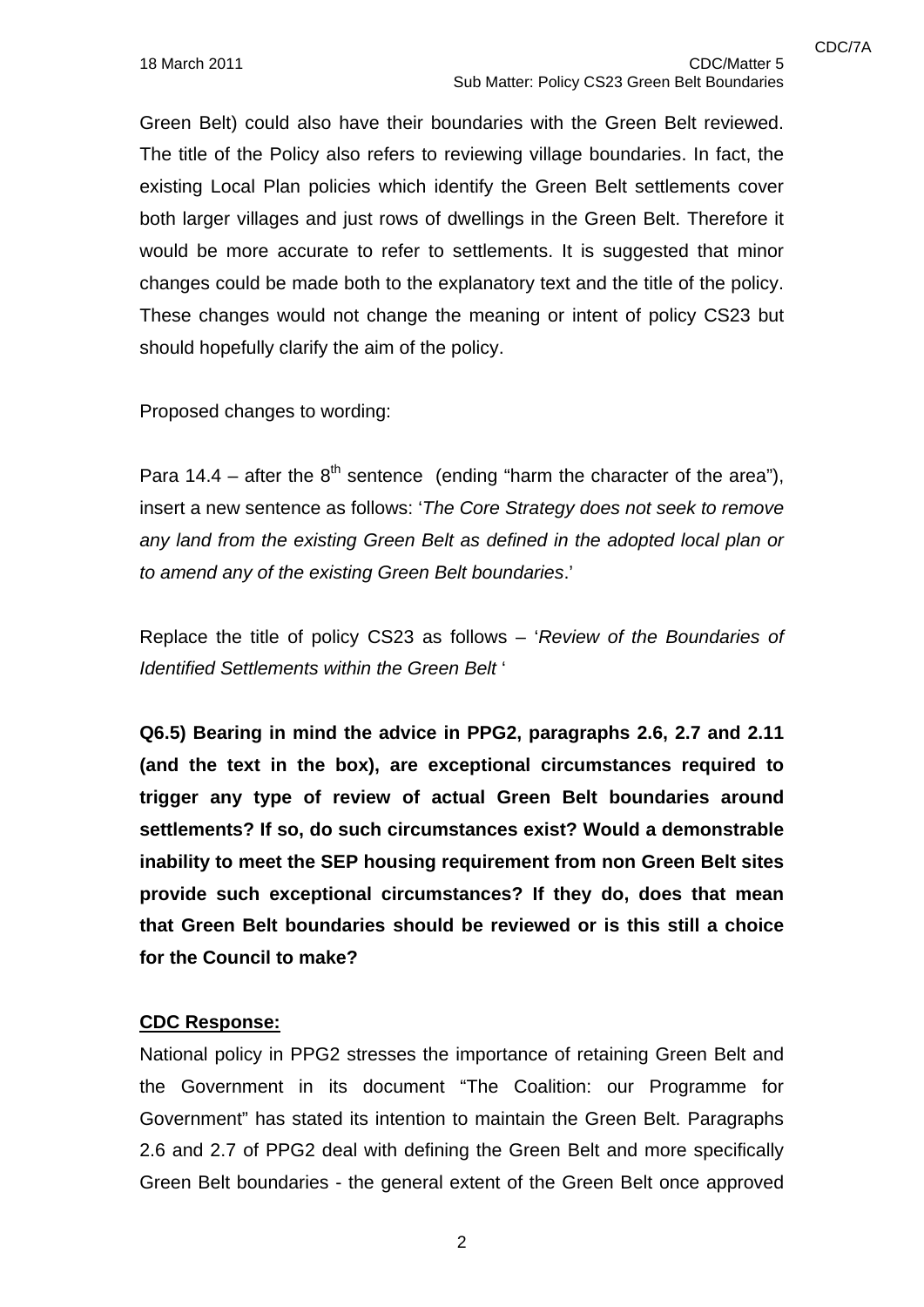should be altered only exceptionally. This point is also reinforced in the Planning Inspectorate's document, "Examining Development Plan Documents: Learning from Experience" (page 11). Accordingly, it is clear that exceptional circumstances would have to exist to trigger a review of Green Belt boundaries. Such circumstances do not exist. It is also submitted that changes to the Green Belt should not be made unless a higher plan (paragraph 2.7 of PPG2 refers to the Structure Plan but this would now be the South East Plan) indicates an alteration is required or other exceptional circumstances exist which necessitate a revision. The South East Plan did not recommend any Green Belt release in Chiltern District and the Council does not consider it necessary to release Green Belt land to accommodate housing or any other development. Paragraph 2.11 of PPG2 deals with Green Belt settlements. Nothing within the PPG suggests that identification of Green Belt villages should alter the overall extent and/ or boundaries of the Green Belt. Although the option of developing some of the Green Belt has been examined as part of the process of drawing up the CS, the chosen strategy quite specifically does not require land to be taken out of the Green Belt to accommodate new development. It is also stressed that retention of all of the existing Green Belt has very strong public support.

**Q6.6) Are exceptional circumstances required to review the boundaries of villages washed over by the Green Belt and if so, do they exist? What is the purpose of this exercise?** 

#### **CDC Response:**

There is nothing in PPG2 or in other policy statements that suggests that exceptional circumstances need to exist to review the boundaries of settlements identified as being suitable for limited infilling within the Green Belt. Most of the infilling boundaries of the identified Green Belt settlements were originally drafted in 1989. Whilst some additional Green Belt settlements were added in later reviews of the Local Plan, most boundaries have not altered. In the intervening years, appropriate infilling and new development has taken place in the villages to the extent that in some cases the boundaries as drawn may no longer follow recognisable or logical boundaries.

3